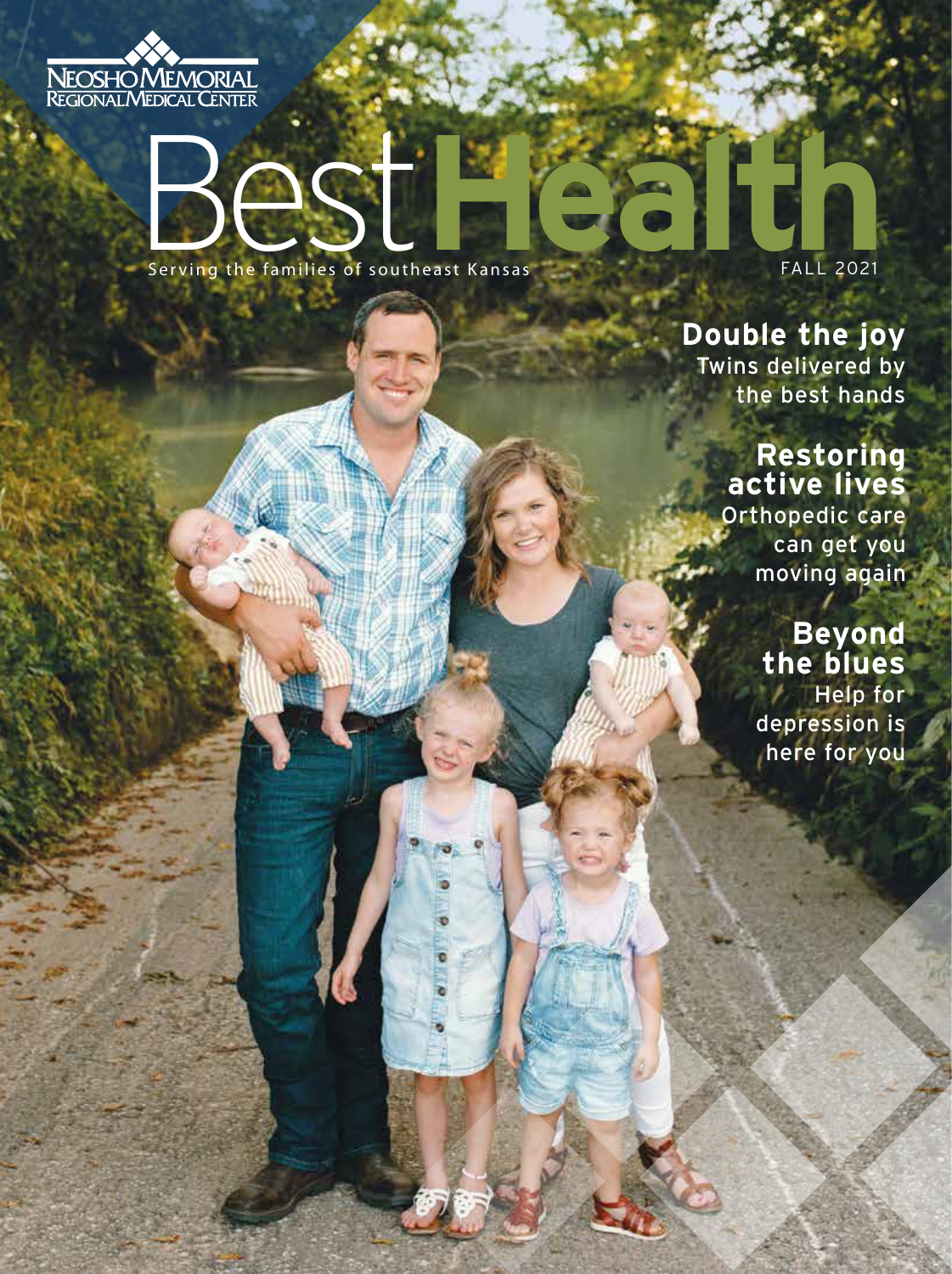# Care you can trust

At Neosho Memorial, we sincerely appreciate the opportunity to serve you and your loved ones during the highs and lows that health can bring. To us, you are family. And we always aim to treat you with the respect, kindness and excellence we'd give our own loved ones.

In this issue of *Best Health*, I invite you to read about the experienced team at our Orthopedic Clinic. If bone or joint pain has been holding you back, their goal is to help you get moving again. We are so proud to be able to provide high-quality specialty services like these close to where you live.

In our last issue, we introduced you to three doctors. I am once again delighted to welcome new providers who have joined our talented medical staff. You can meet family medicine physicians Matt Strang, MD, and Sean Webb, MD, starting on page 4.

I also encourage you to read about Rebekah Peitz's heartwarming experience with a highly skilled OB-GYN at the NMRMC Women's Health Center and our amazing OB nurses. You can find her story on page 6.

Your family's health comes first with us. Thank you for trusting us with your care.



Sincerely, Dennis E. Franks, CEO

BEST HEALTH is published as a community service for the friends and patrons of NEOSHO MEMORIAL REGIONAL MEDICAL CENTER, 629 S. Plummer, Chanute, KS 66720, telephone 620-431-4000, nmrmc.com.

Dennis E. Franks CEO

Patricia Morris Communications Officer Wannetta Wiltse Volunteer Coordinator

Information in BEST HEALTH comes from a wide range of medical experts. It should not be considered or used as a substitute for medical advice, diagnosis or treatment. If you have any concerns or questions about specific content that may affect your health, please contact your health care provider. Models may be used in photos and illustrations.

2021 © Coffey Communications, Inc. All rights reserved.

# We'll **get you moving**

## *Expert orthopedic care close to home*

When your bones or joints are in pain, you don't need to travel far for treatment. At Neosho Memorial's Orthopedic Clinic, you can find expert help right here in Chanute.

"We are able to offer quality care, so you don't need to leave the area," says Alexander Mih, MD, an orthopedic surgeon who specializes in the upper extremity. "We have state-of-the-art imaging, like x-rays, CTs and MRIs, to diagnose problems. We have excellent therapies and an experienced orthopedic staff."

### **Personalized care**

The orthopedic team at Neosho Memorial sees people of all ages. And they treat a wide range of conditions, from arthritis to broken bones to sports injuries. Dr. Mih and orthopedic surgeon Shane Fejfar, MD, also perform a variety of surgeries, including rotator cuff repairs and joint replacements.

A key member of the team is Brett Olson, PA-C, a physician assistant specializing in orthopedics. He diagnoses and treats patients, orders tests, and prescribes medications. And like Dr. Mih, Olson is a native of Chanute.

No matter which provider you see, they will take the time to understand your

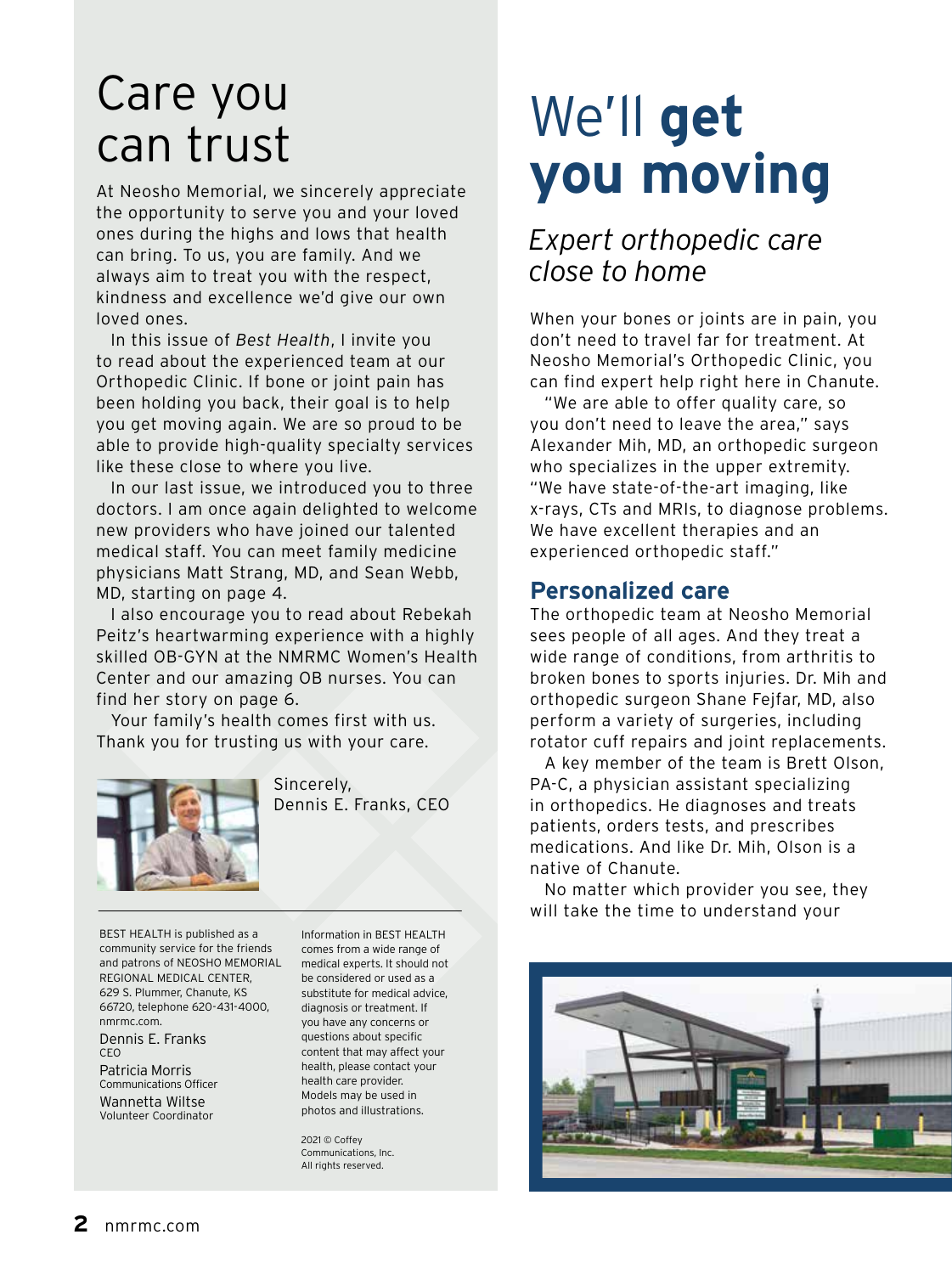

**Let the healing begin.** To make an appointment, call **620-432-5775**. Visit **nmrmc.com/ services/orthopedicclinic** to learn more about how we can help.







Shane Fejfar, MD Alexander Mih, MD Brett Olson, PA-C

concerns and answer your questions.

"We make sure patients have a good understanding of their condition, whether it's inflammation or a torn tendon or a compromised nerve," Dr. Mih says. "We like to be sure all their questions are answered so they are an active participant in their care."

### **A balanced approach**

Neosho Memorial has a well-equipped operating room. But surgery isn't always the answer.

"We like to try conservative treatments first," Olson says. "Therapy, medications and activity modifications can make a big difference. Surgery isn't the only option."

But when surgery is needed, the objective is still the same.

"We like to restore people to health, restore their level of activity and help relieve their pain," Dr. Mih says. "Our goal is to allow them to carry out the things they want to do in life."

#### **Break free from pain**

Your primary care provider can refer you to the Orthopedic Clinic. Or you can always contact the clinic directly.

"Sometimes, people have lived with pain for so long that they don't realize how much it's affecting their lives," Olson says. "But anyone who is in pain or having trouble doing their usual activities should come see us."

# The care you need at the NMRMC Orthopedic Clinic

- ◆ Broken bones.
- ◆ **Hip and knee problems.**
- ◆ Rotator cuff and shoulder replacement surgery.
- ◆ Hand and shoulder injuries, throwing injuries, and other sports-related conditions involving the upper extremity.
- ◆ Congenital and pediatric upper extremity conditions.
- ◆ Arthritis, carpal tunnel and tendon transfers.
- ◆ Joint replacement.
- ◆ **Shoulder and wrist arthroscopy.**
- ◆ And more.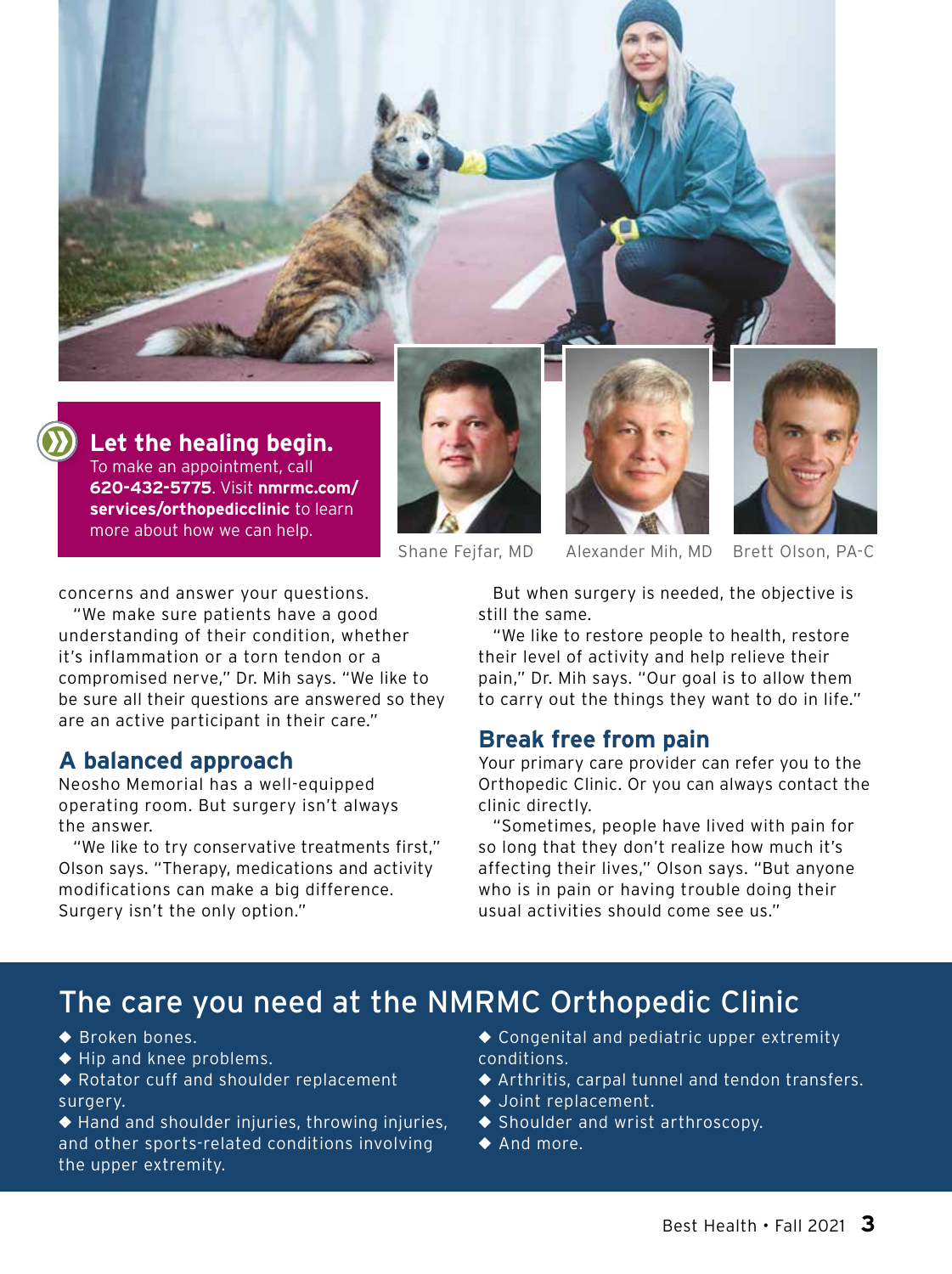

#### **Matthew Strang, MD,**  family medicine

#### **Q Tell us a little bit about you and your family.**

I'm originally from Miami, FL. My wife is from a small town in Florida of about 300 people. We met in church, and we've been married for 16 years. We have three children: Lillian, 13; Nathanael, 11; and William, 8.

**Q Why did you pick your specialty?**  Starting in my first year of medical school, I did a family medicine elective in Beloit, Kansas. I fell in love with being able to do so many different things and to be able to help a wide variety of people. I delivered some babies, took a roofing nail out of a man's hand and treated heart attacks in the emergency room.

#### **QWhat care do you provide as a family medicine doctor?**

I see patients at every stage of life, from newborns and children to older adults. I'm trained in all areas of medicine, including women's health and the prevention and management of chronic diseases. I check on my patients' mental and emotional health as well.

#### **Q What can patients expect when they first meet with you?**

I take a lot of time with my patients, especially during the first few visits. We will talk about their overall health and their goals of care. And then I like to find out what my patients want from me.

**Q What are some of your hobbies?** I like to read history and dystopian novels. And I like to be outdoors. We just hiked a couple of hundred miles on the Appalachian Trail.

**Q What drew you to Neosho Memorial?** I got a postcard from a recruiter that said a practice was looking for a doctor here, and I knew I wanted to practice in a rural environment. When I interviewed here, I fell in love with everyone. We have an awesome team.

**Q** What is your favorite healthy tip?<br>Know what you want out of life, and go for it. It can help with your spiritual health, and it helps you set goals. Everyone has different physical abilities. I encourage my patients to think about what they want, and then I try to help them meet their goals.

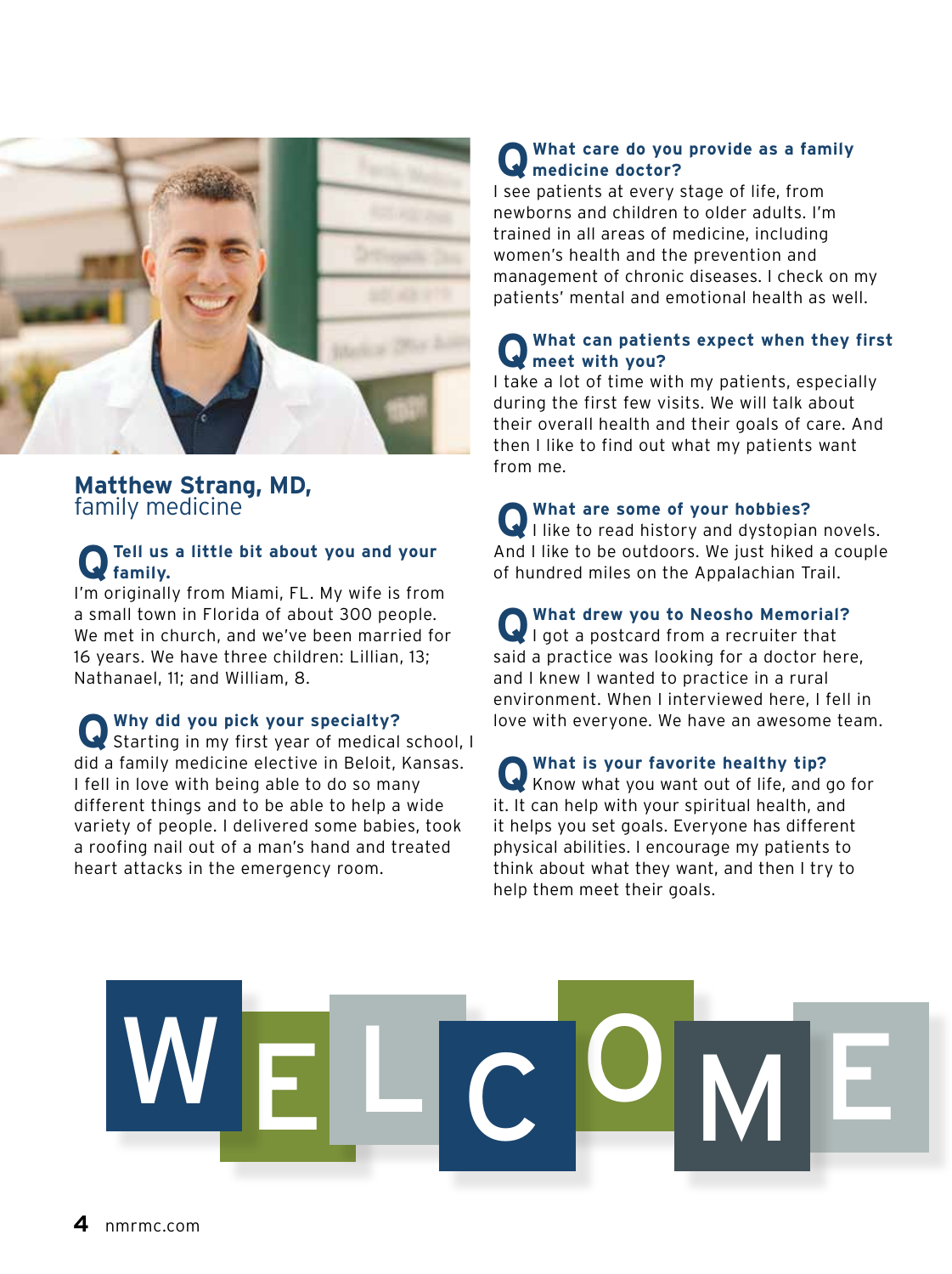

### **Sean Webb, MD,** family medicine

#### **Q Tell us a little bit about you and your family.**

I grew up in Wamego, Kansas. I was always playing the sport of the season with my friends, dad and younger brother. The Fourth of July is a big deal in Wamego. The town's population goes from about 5,000 to 50,000 between the parade, the carnival and the fireworks.

**Q Why did you pick your specialty?**  I figured out I wanted to be a family medicine physician pretty early on. My own family physician and a couple of other physicians I respected in our community inspired me.

I saw how many different ways they could be active in the community, not only with their medical knowledge but also with their leadership and as role models for kids.

#### **Q What can patients expect when they first meet with you?**

I pride myself on being a good listener and communicator. I give my patients space to share their treatment goals. And then, as a physician, I focus on being evidence-based and up-to-date in my recommendations.

**Q What are some of your hobbies?** I'm still a big sports guy. I enjoy watching Chiefs football, Royals baseball, and KU football and basketball. I also like riding my bike and playing golf.

**Q** What drew you to Chanute?<br>One of the things I love about small towns is the community and family atmosphere. NMRMC and the opportunity at the Ashley Clinic provided the balance of what I want to do.

## **Q What is your favorite healthy tip?**

Find a way to move your body. But don't expect too much of yourself too early. Give yourself time to learn what your body can handle and what form of exercise you like best, whether that's biking, walking, running or taking a fitness class.

# to the new physicians!

We're honored to introduce two new family medicine physicians, Matthew Strang, MD, and Sean Webb, MD. Recently, *Best Health* asked them a few questions to help you get to know them better.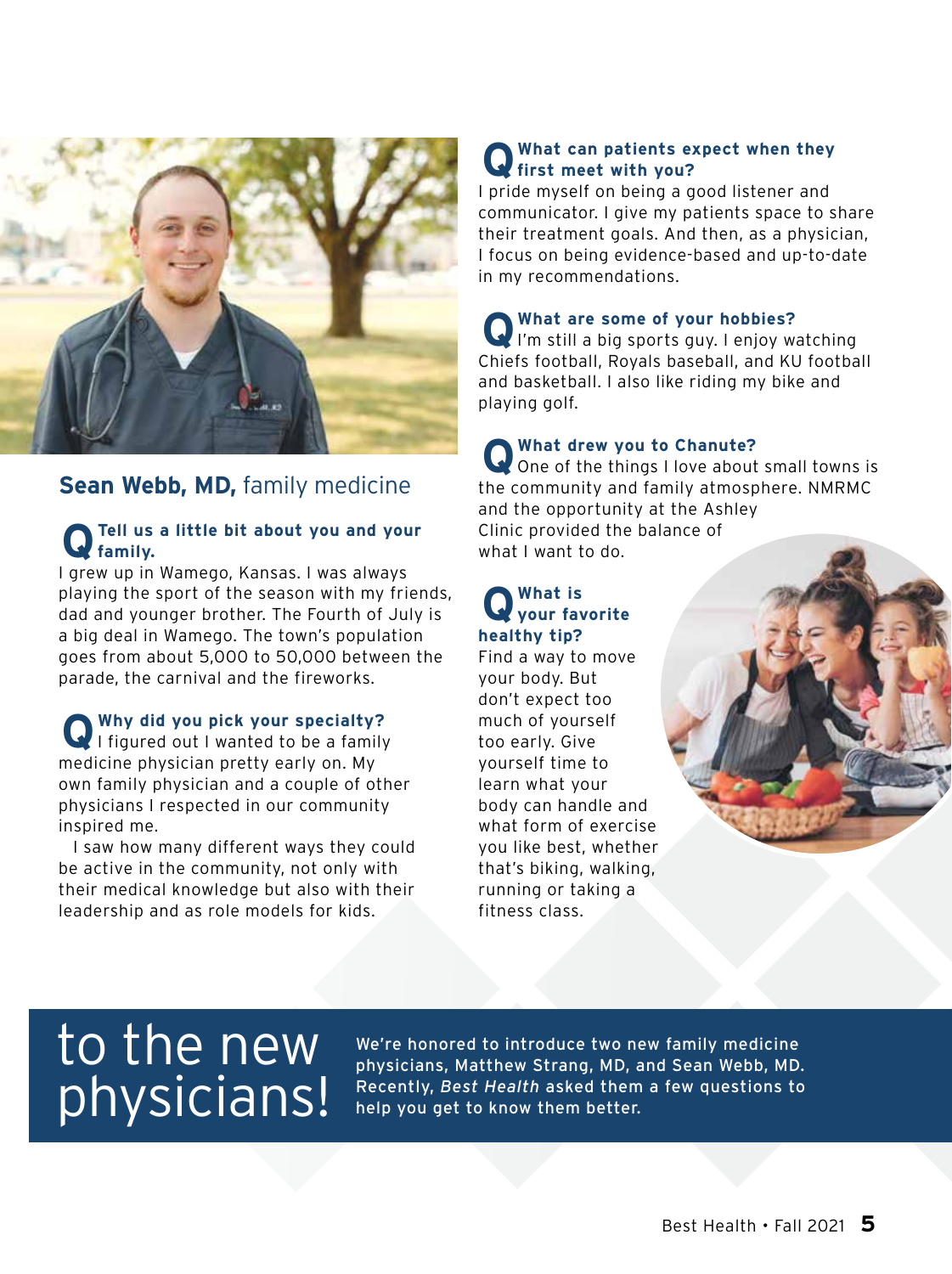Doubly **blessed**

# *Why one family chose Neosho Memorial for their baby boys*

When Rebekah Peitz went in for her first prenatal care ultrasound at around 10 weeks, she received some astonishing news from her obstetrician, Cathy Mih-Taylor, MD.

"When they started the scan, she said, 'There's two.' "I said, 'Two what?'"

Rebekah was carrying twins. "I was in complete shock," she recalls with a laugh. Twins didn't run in her or her husband's family. "It was definitely a surprise and a wonderful blessing."



Rebekah Peitz knew from previous experiences that the hospital's award-winning maternity team would treat them like family.

first). For that reason, Dr. Mih-Taylor decided that a C-section would be the safest option.

But a week before Rebekah's scheduled delivery, the babies turned head-down. Now there was an opportunity to deliver vaginally. It meant that she could avoid the long recovery time that can occur with a C-section.

"That was huge for our family," she says.

Throughout her labor, her nurses provided constant

#### **Trusted provider, trusted hospital**

Rebekah was a little nervous at first. She'd heard that twins can be associated with a higher risk for complications, like premature birth.

But Neosho Memorial is home to excellent providers, like Dr. Mih-Taylor, of the NMRMC Women's Health Center. And that's one reason Rebekah never really thought about having her babies anywhere else. Dr. Mih-Taylor had treated Rebekah's fertility issues and delivered the couple's two older children: Savannah, 5, and Caroline, 2.

"We just completely trust her," Rebekah says. She also knew from previous experiences that the hospital's award-winning maternity team would treat them like family.

"Every time we have had babies at Neosho, the nurses are almost as excited as we are," she says. "They want to love on your babies. And they are so caring."

### **The best-laid plans**

Rebekah really wanted to deliver vaginally, if possible. But at one of her prenatal care appointments, she learned that her babies were in breech position (bottom- or feetsupport. "They were always concerned about my pain level,"Rebekah says.

They also checked in often on her husband, Mitchell. "I thought that was nice that they supported him too," she says.

A frightening moment came when Hank was born, seven minutes after his brother, Finn. At first, he wasn't able to breathe on his own. But the nurses sprang into action. Soon she could hear him crying. "They handled it so quickly," Rebekah says. "That will stay with me forever."

### **Grateful for great care**

Rebekah, Mitchell and their children have been showered with support from family, friends and the community.

And she's very grateful for the Neosho Memorial team that helped see her twin boys safely into the world.

"The idea of becoming a new mom is so intimidating—and so is delivery. It can be overwhelming," she says. "Going to Neosho Memorial, you are going to feel comfortable and they are going to walk you through the process. It's very evident that they are there and you are not alone."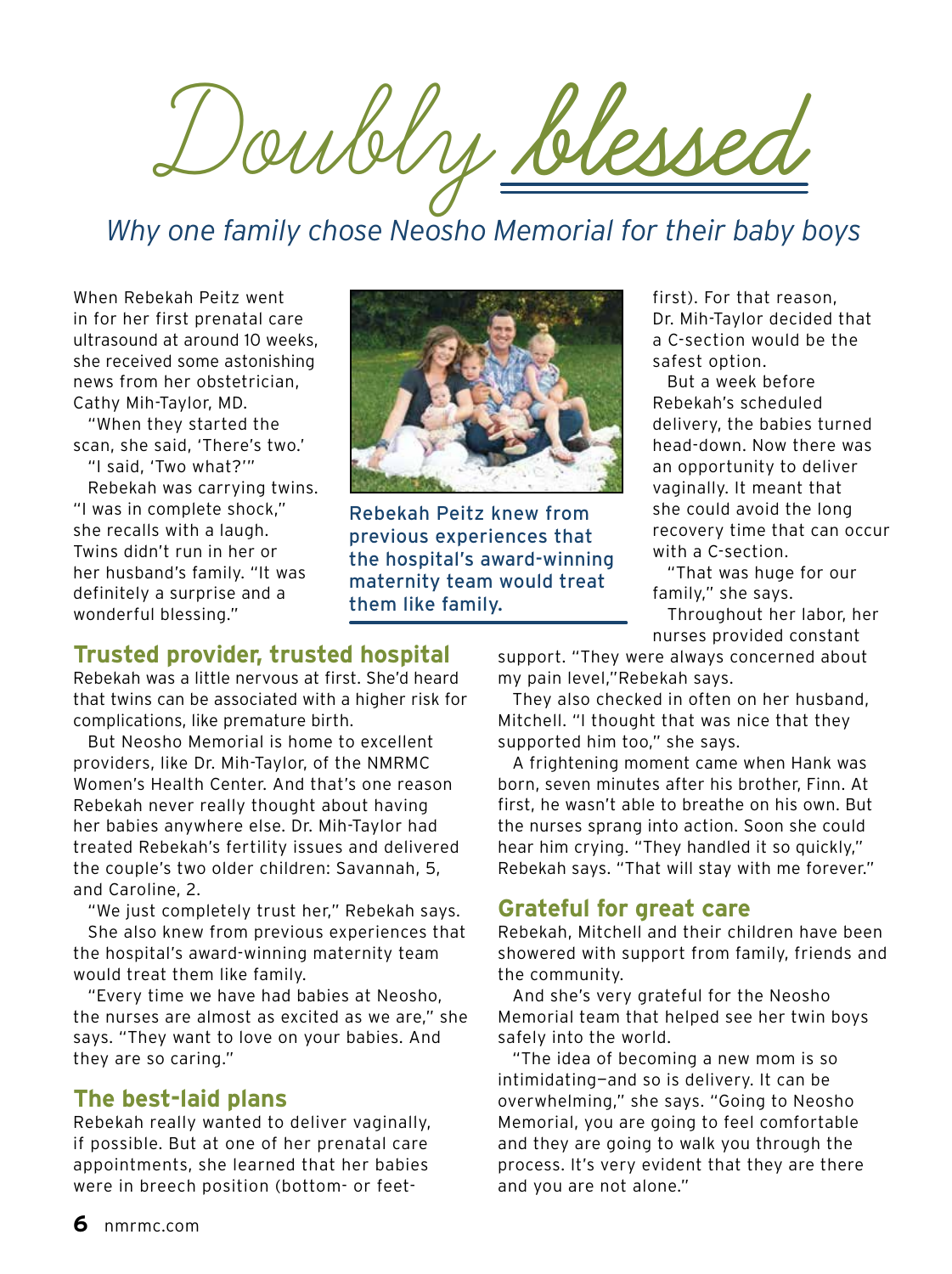